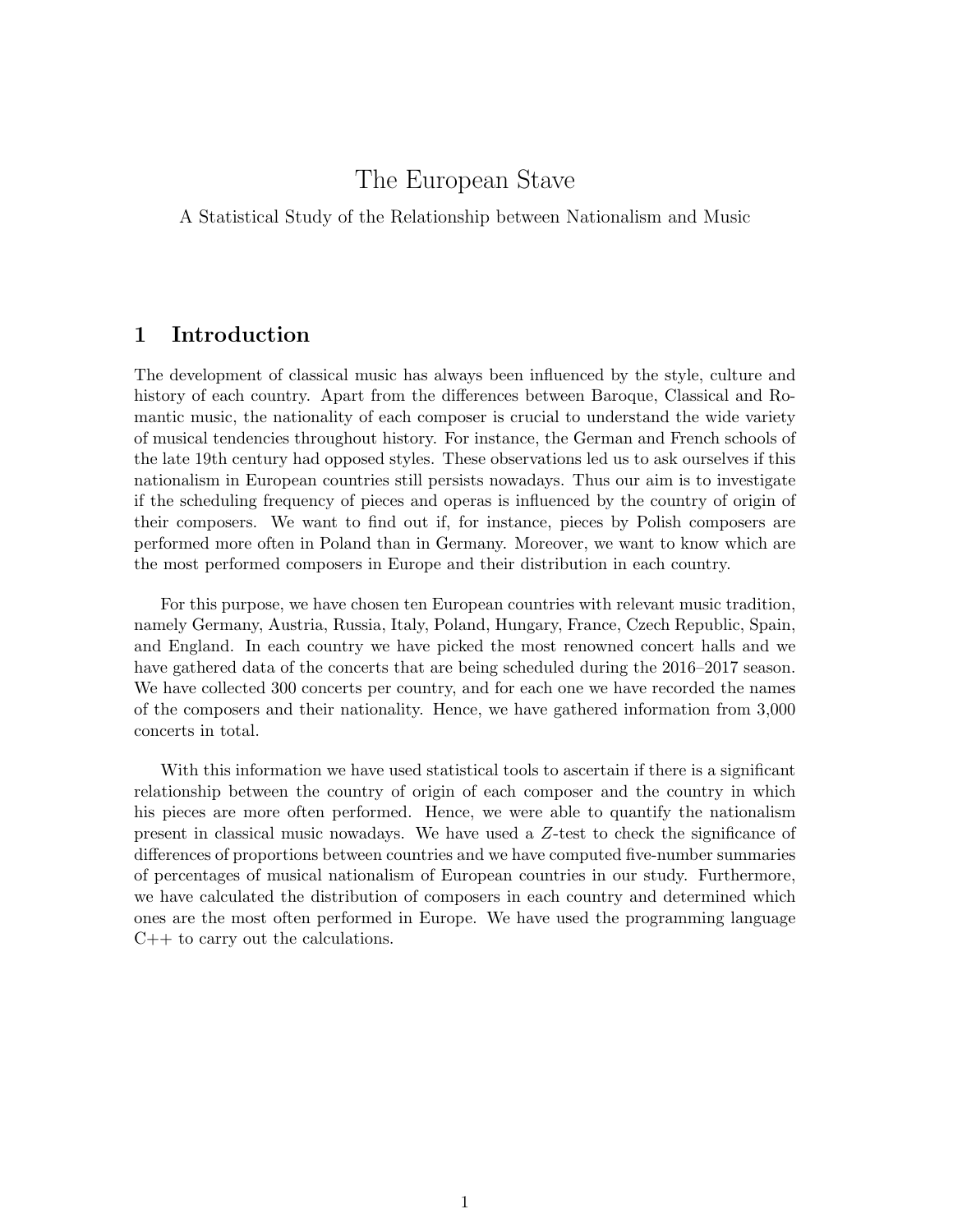# 2 Method

In order to obtain enough data, we collected more than 3,000 classical pieces of music from 10 different European countries, together with their authors and the nationality of those. As we have explained in the previous section, we have selected ten European countries that we consider especially relevant in the classical music world. We have also collected data from the United Kingdom and Spain, because these are countries that have not been culturally linked to their neighbor countries throughout history and hence they have little musical influence from them (on the contrary, for instance Austria and Germany have a similar musical style due to their mutual influence). The pieces in each country have been searched from websites of the most famous concert halls of each country. We have chosen the concert halls taking into account their relevance, assistants per year, historical importance and recommendations of travel agencies. We have also tried to balance the number Opera Halls and Symphonic Halls in order to control the variables that could affect the statistical results (because for example normally there are more Italian composers when it comes to Opera but more German composers regarding Symphonic pieces). For each country we have collected 300 pieces. For each concert, if there was more than one piece of the same composer we only counted it once so that it would not alter the data. The list of Concert Halls for each European country is the following.

- 1. Austria: Musikverein Wien, Grosses Festspielhaus, Salzburger Festspiel, Brucknerhaus Linz, Konzerthaus Wien.
- 2. Germany: Frankfurt Oper, Festspielhaus Baden-Baden, Berliner Philharmoniker, Deutsche Oper Berlin, National Theater Munich, Staatsoper Hamburg, Komische Oper Berlin.
- 3. Italy: Teatro La Fenice, Classictic Roma.
- 4. France: Opéra Lyon, Opéra Marseille, Opéra National du Rhin, Opéra National de Paris.
- 5. Russia: Tchaikovsky Concert Hall, Great Hall of the Moscow Conservatory, Rachmaninov Concert Hall, Bolshoi Theatre Moscow.
- 6. Poland: Krak´ow Philharmonic, Rzeszw Philharmonic, Warsaw Philharmonic, Filharmonia Poznańska.
- 7. Czech Republic: Classictic Prague, Národní divadlo Praha.
- 8. Hungary: Magyar Állami Operaház, Franz Liszt Academy.
- 9. Spain: Auditori de Barcelona, Auditorio Nacional de Música, Auditorio de Galicia, Teatro Real, Teatro de la Maestranza.
- 10. United Kingdom: Royal Albert, Conway Hall, Royal Festival Hall.

The websites of these concert halls can be found in the same order in the Bibliography.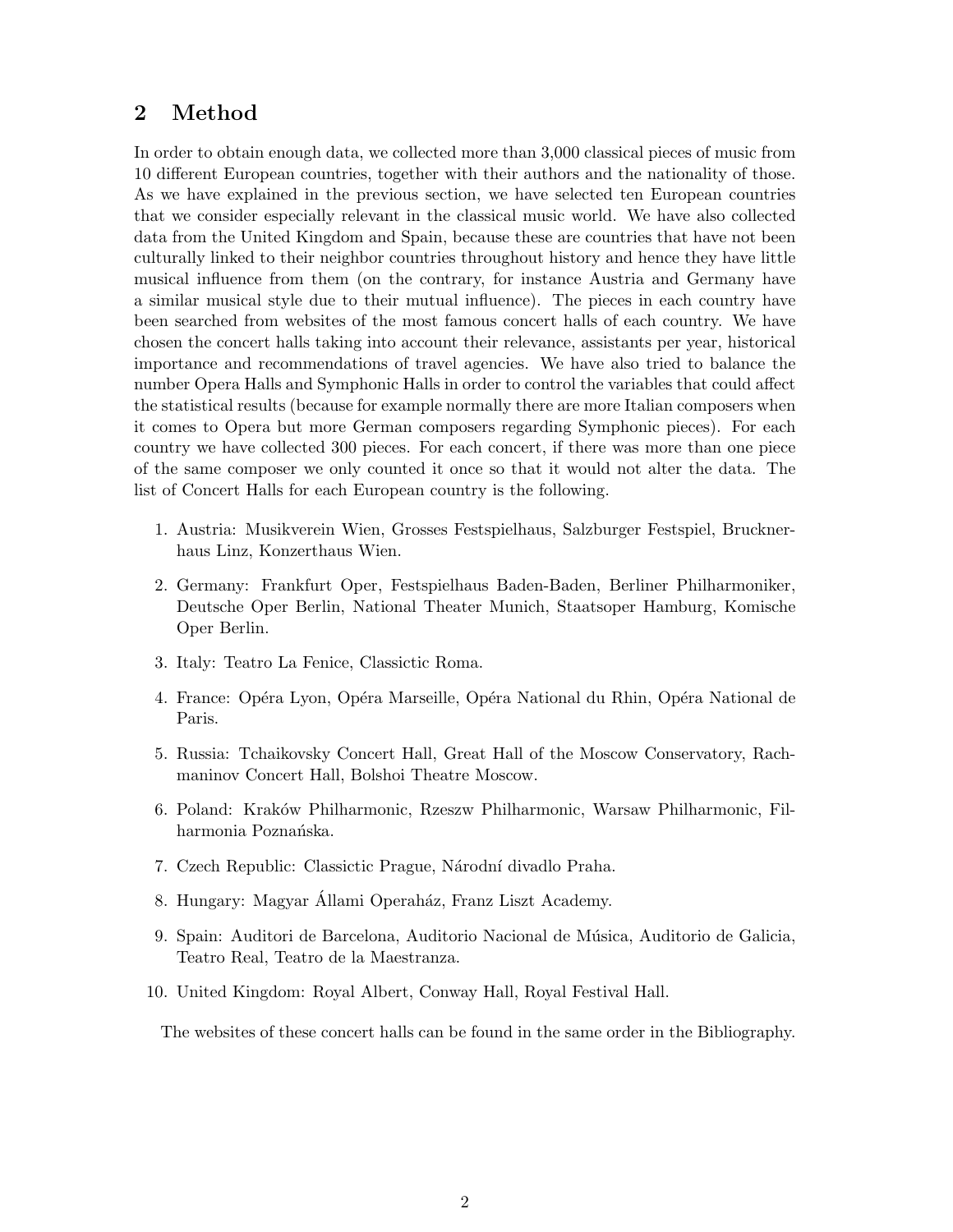### 3 Collected Data and Comparisons Between Countries

| From    | To                    | Germany | Austria | Spain | France | Hungary | Italy | Poland | <b>United</b><br>Kingdom | Czechia | <b>Russia</b> |
|---------|-----------------------|---------|---------|-------|--------|---------|-------|--------|--------------------------|---------|---------------|
| Germany |                       | 47%     | 17%     | 0%    | 7%     | 1%      | 13%   | 1%     | 0%                       | 6%      | 8%            |
|         | Austria               | 27%     | 25%     | 1%    | 8%     | 3%      | 10%   | 0%     | 3%                       | 7%      | 16%           |
|         | Spain                 | 23%     | 17%     | 15%   | 14%    | 3%      | 7%    | 2%     | 3%                       | 2%      | 13%           |
| France  |                       | 20%     | 15%     | 1%    | 31%    | 2%      | 18%   | 1%     | 3%                       | 4%      | 7%            |
| Hungary |                       | 24%     | 9%      | 2%    | 9%     | 31%     | 21%   | 1%     | 1%                       | 1%      | 2%            |
|         | Italy                 | 17%     | 6%      | 1%    | 7%     | 2%      | 59%   | 1%     | 1%                       | 2%      | 4%            |
|         | Poland                | 23%     | 18%     | 1%    | 11%    | 1%      | 10%   | 23%    | 2%                       | 3%      | 9%            |
|         | <b>United Kingdom</b> | 39%     | 11%     | 0%    | 9%     | 3%      | 5%    | 4%     | 11%                      | 2%      | 17%           |
|         | Czechia               | 29%     | 17%     | 1%    | 11%    | 0%      | 19%   | 3%     | 1%                       | 17%     | 3%            |
|         | <b>Russia</b>         | 28%     | 6%      | 0%    | 7%     | 1%      | 5%    | 6%     | 1%                       | 4%      | 40%           |

Table 1: Summary of the collected data of all European countries

Table 1 is a summary of all the data that we collected. In the left column and the top row we find the ten countries selected for our study. The column represents the host countries (countries where the concerts took place). The top column stands for the nationality of the composers. The percentages in the table were computed in the following way: there are 300 concerts from each host country, and we counted the number of composers in those concerts that are nationals from each one of the countries, and another category called Others, where we could find Finish, Armenian, Georgian, American, and even Singaporean composers. Once we had all the composers classified, we took the sum of the frequencies of the countries in our study and the percentage of each country with respect to these sums.

For example, in Poland we have 300 composers, and 14 of them are in the Others category. Then we have 286 composers belonging to the countries studied. In Poland, 65 composers were German. Therefore, the percentage resulted from dividing 65 over 286, and this yields 23%. Hence this is the percentage of German composers performed in Poland that can be found in Table 1. We calculated all the percentages in the table in the same way. Therefore, it is obvious that each row should add to 100%, because 100% is the sum of all the composers who are not in the Others category.

To make it more visual, we decided to color some special values. We painted in yellow those cells of a host country that most often performed a specific nationality. For example, if the country with more Spanish composers were Spain, then the cell Spain-Spain would have been painted in yellow. Every nationality should have at least one yellow cell (or, as it will be explained now, a green one). The blue cells stand for the nationality mostly represented in each host country. If German composers are the most performed in the United Kingdom, then the United Kingdom-Germany cell has been painted in blue. But it can occur that the two circumstances coincide, the blue and the yellow ones. This would be, for example, the case of Italy. Italy is where Italian composers are most scheduled, and those who are more performed in Italy are Italian composers. As such cells should be both blue and yellow, we decided to paint them in green. Two basic observations are that each column will have a yellow or green cell, and each row (each host country) will have a blue or green cell, as one nationality must be the one most represented. In Poland, we have the unique circumstance that the composers most represented are the German and Polish ones, with 65 representations. Both have been painted: the first one in blue and the second one in green.

Looking at the table we can find to clear tendencies. The first one we call it the diagonal tendency. The whole diagonal is painted, either in yellow or green. This means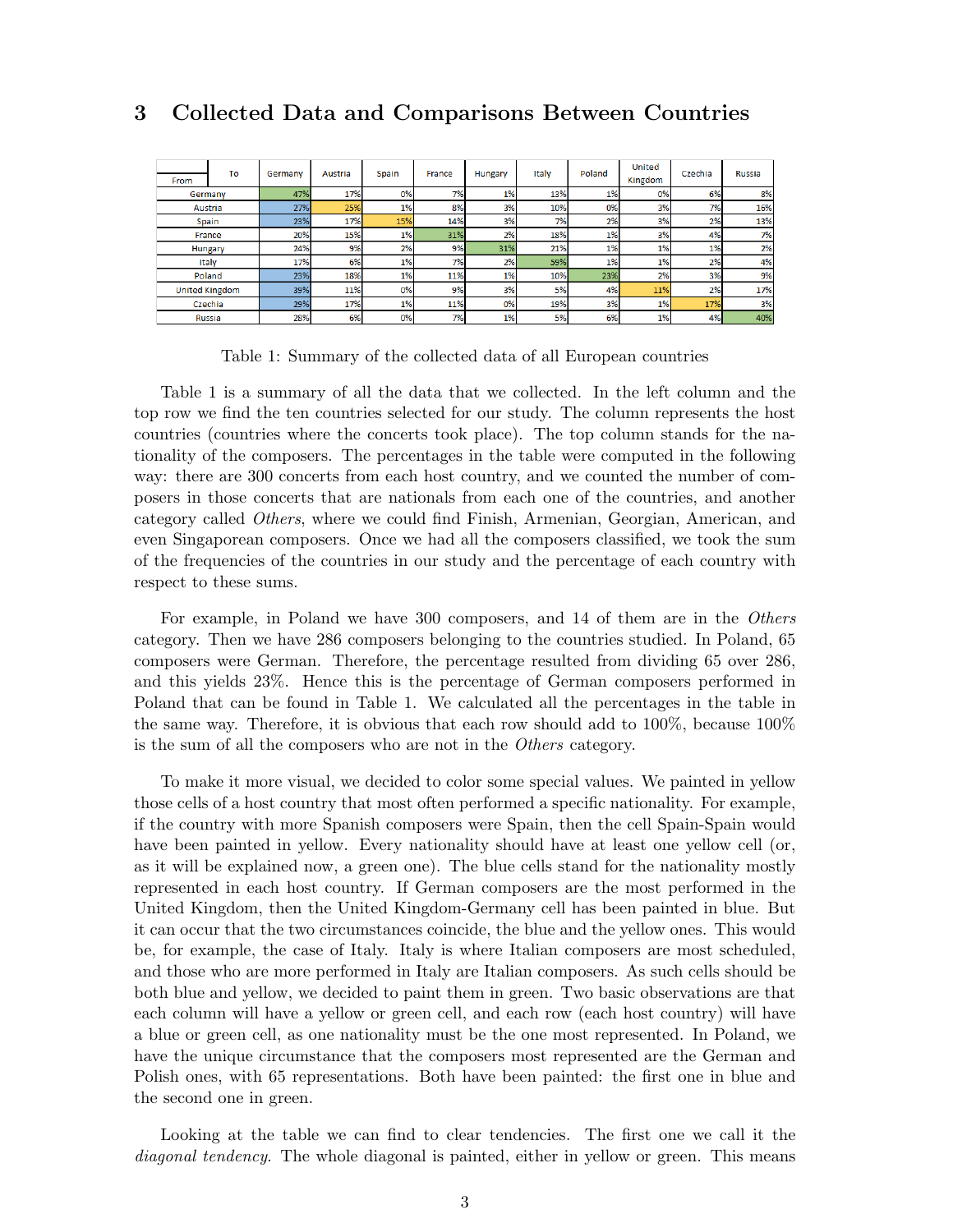that each nationality is most represented is in its own country. This is very plausible. Czech composers are more likely to be performed in the Czech Republic more than in any other country. But this is not bidirectional, since the nationality most represented in a host country it is not always the self one. This only happens in the green cells. For example, in the United Kingdom we find more British composers than elsewhere, but we find more German than British composers, as the level of German composers is higher than the national ones. This is what we could call the vertical tendency. This is the reason why Germany is the only nationality that achieved blue cells. Or, in other words, all host countries either represent the most themselves or Germany, and in the first case, German composers are always the second ones more represented. These two tendencies explain why there are two lines in Table 1, a vertical one and a diagonal one.



Figure 1: Pie charts of the data obtained in Austria and in Italy respectively

We will do first a comparison between Austria and Italy. Both countries are cultures with a big classical tradition. Composers such as Mozart, Haydn, Verdi and Puccini were born in these countries. It would be logical to think that both countries would empower their own musicians. After collecting all the data we did those pie charts found in Figure Whatever. The results were kind of unexpected, and the differences were big enough to study them with depth.

On the one hand, the pie chart in Italy results one of the more monochromatic ones. It is understood that the ten colors are almost in every chart, but Italy has the biggest portion of pie of the ten countries. Italian composers are the 59% of the representations of concerts and operas in Italy, and the next nationality, Germans, are not even a third of importance as Italians. There is no other nationality that reaches the 10%, and Spanish, Hungarian, British and Czech composers together weight only the 7% of the total number of concerts. This gives as a chart with a leading color, the green of Italy, a relatively big piece representing German composers, and lots of little piem portions for the other countries. This suggests us that the Italian public is very nationalist and loves to see Italian Operas and concerts, as they are more used to the passionate way of Italian music, meanwhile they see the foreign music as strange and do not feel comfortable with it.

Moreover, the Austrian pie chart resulted to be one of the more surprising ones. With the number of great composers who were from Austria, and the musical tradition of the Austrian, it was expected that Austrian composers were to lead the chart in Austria. It was not like this, and finally happen to be that German music was the most listened in the concert halls of Wien, Salzburg, Linz and all the other Austrian cities. Well-known by the Neujahrskonzert, where all the Strauss family is played, it resulted that in the normal days is played a lot of German, Austrian, Russian, Italian and French music, while the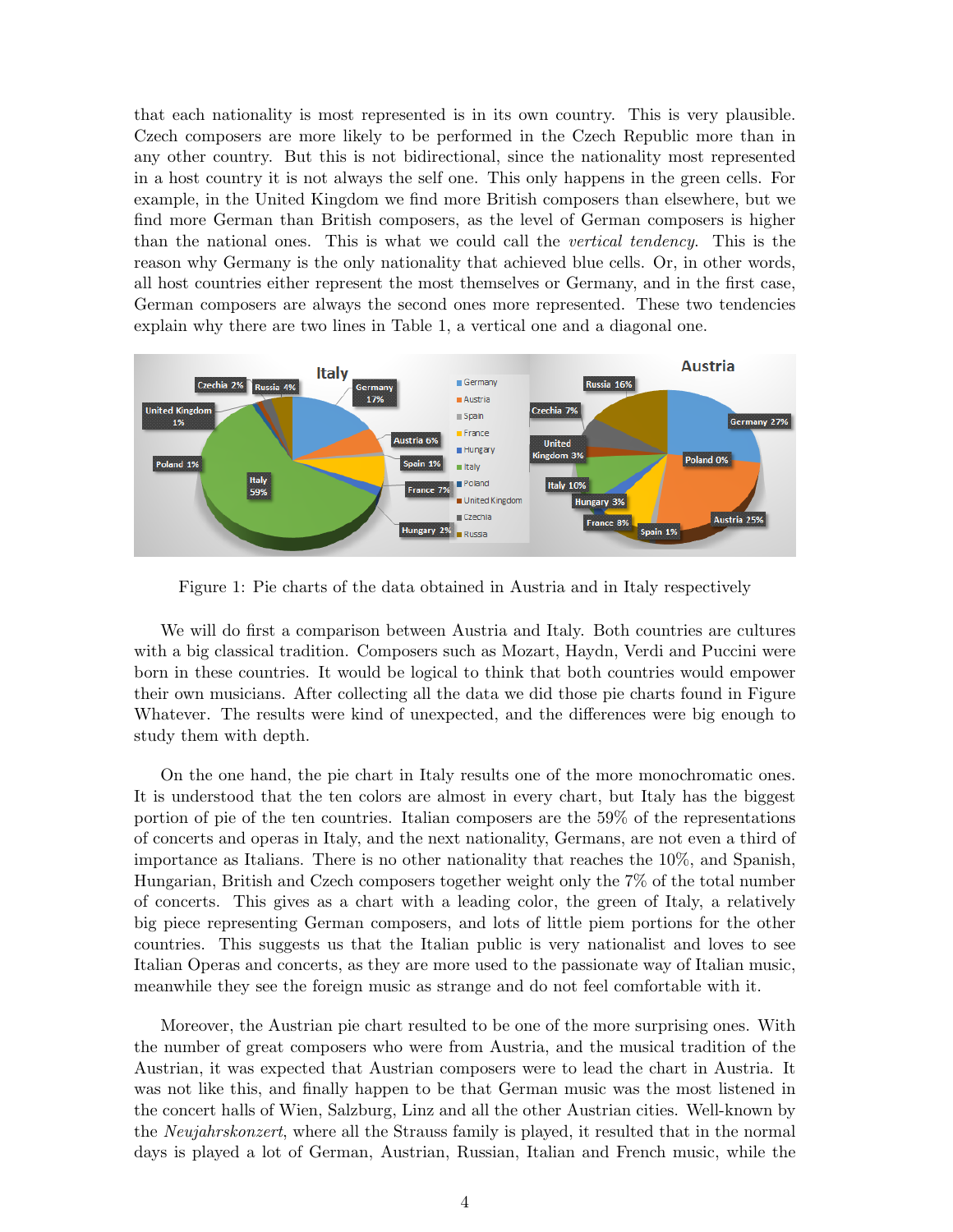other countries are less represented. Italy and Austria are two examples of how a country with great composers can behave. It can be like Italy, and represent almost only their own music, or be more *polyglottal* and play world-wide music.



Figure 2: Pie charts of the data obtained in Germany and in Russia respectively

The others two countries that we will study more specifically are Germany and Russia, two other musical potencies which reunite composers such as Beethoven, Bach, Wagner, Stravinsky or Txaichovsky. These countries tend more to the Italian way, but with slight differences and not so extreme. Germany is almost all the right part of Germanys pie. The 47% of German concerts and operas are from German composers, this means that, approximately, for every two pieces one was from a German composer. But this could be understood once we take into account that German composers are the ones that like more to the public, and this phenomenon gets even bigger in their own country. The German tradition is in some ways also unique, and Germans are more used to it than to any other national tradition. Austria receives a piece of pie of the 17%, which does not correspond to what Austria gave to Germany, but even though Germany is one of the countries which plays most Austrian composers. This can be explained from a cultural point of view, since both nations have lots of things in common: their language, their geographical location, their traditions, etc.

There are also relations between Poland and Russia, two countries with a strong cultural relation. Even though Polish composers are just the 6% of Russian concerts, it is one of the places where it is more played. Austria has a lot more of classical tradition and it is also only a 6% of all music played in Russia. The own Russians play themselves a 40% of the times, and occupy almost all the left part of the chart. Germany has also a lot of presence in Russia. In fact, it is even more played in Russia than in Austria. The fact that these two countries monopolize almost everything played in Russia leaves all the countries with a minor importance. Russia and Germany represent two musical potencies who empower their own composers, but not reaching the level of Italy. Having almost half of the representations of national composers and leaving the other half to a more open range of possibilities is the way both countries deal with their own classical potential. And is important to notice how cultural bonds affect to the music played, and close countries as Poland (in the Russian case) and Austria (in the German one) take so much importance. The pie charts of the other countries represent graphically the information of Table 1 and they can be found on the annex.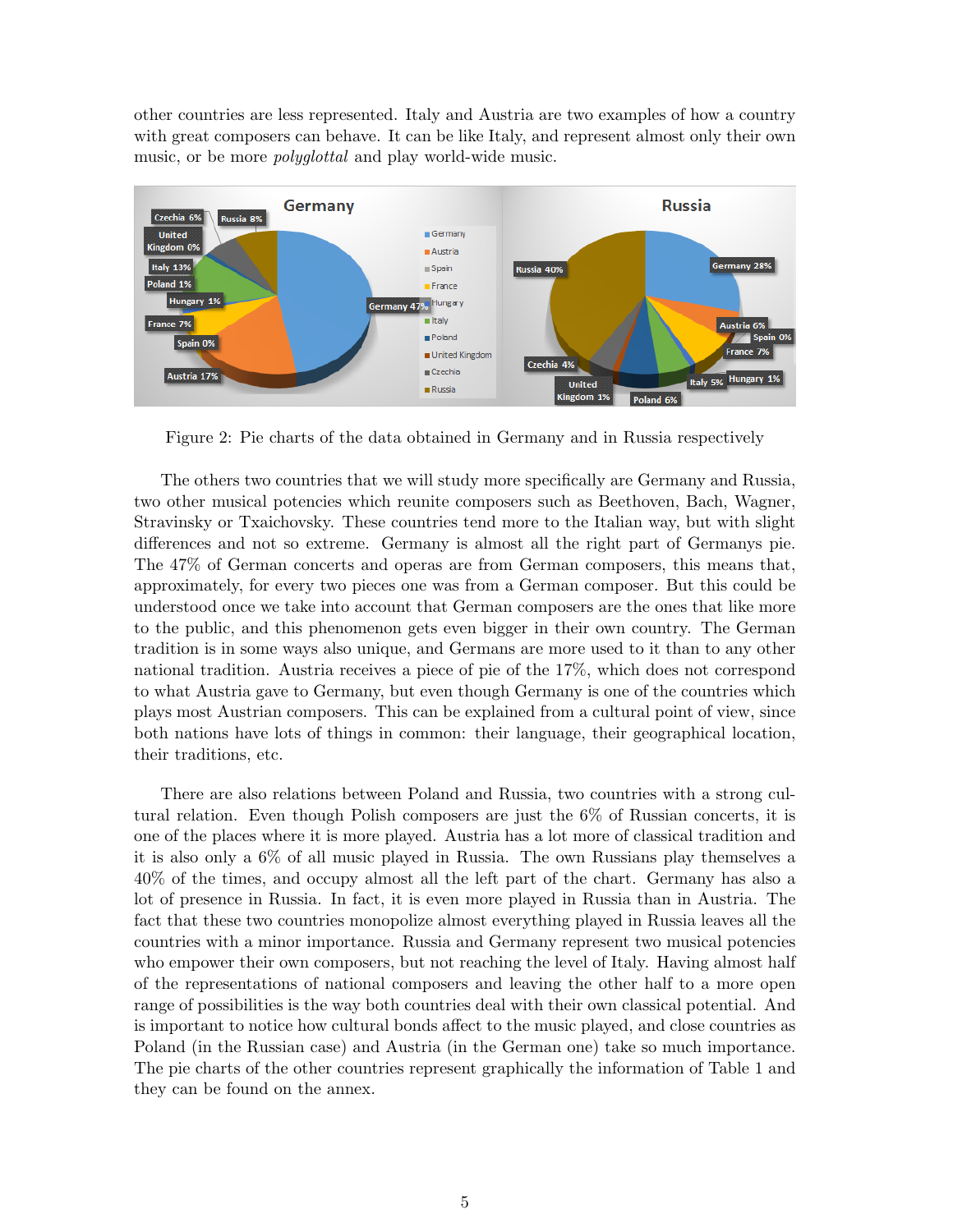### 4 Five-number summary

We have considered relevant to present the five-number summary of the percentages of pieces of each country with authors of the same country, so that we can see the tendency of each country to represent their own music. This statistical tool allows us to analyze the obtained results in a more proper way so that we can establish an average percentage. The obtained nationalist-percentages are shown in Table 2.

| Country        | Percentage |
|----------------|------------|
| Germany        | 47%        |
| Austria        | 25%        |
| Spain          | 15%        |
| France         | 31%        |
| Hungary        | 31%        |
| Italy          | 59%        |
| Poland         | 23%        |
| United Kingdom | 11%        |
| Czech Republic | 17%        |
| Russia         | 40%        |
|                |            |

Table 2: Percentage of pieces of each European country composed by a musician of the same country

We are going to analyze this information. The first thing we observe is that the country with less representation of his own music is the United Kingdom with 11% and the most is Italy with 59%. The arithmetic mean of a set of n measurements is equal to the the sum of the measurements divided by  $n^1$ .

$$
\mu = \frac{\sum_{i=1}^{n} x_i}{n} \tag{1}
$$

In our case the mean would be:

$$
\frac{47 + 25 + 15 + 31 + 31 + 59 + 23 + 11 + 17 + 40}{10} = 30
$$
 (2)

Hence, the average representation in a country of a piece of the same country is 30%. Now we are going to calculate the median and the quartiles. The median is the value in the middle position when the measurements are ordered from smallest to largest<sup>2</sup>. The first quartile divides the ordered data such that 25% of the observations are at or below this value<sup>3</sup> while the third quartile divides the ordered data such that 75% of the observations are at or below this value<sup>4</sup>. In our case the median is  $28\%$ , the first quartile is  $16.5\%$  and the third quartile is 41.75%. With all this information we can represent the data with a box-and-whisker plot. We obtain the plot shown in Figure 3.

<sup>&</sup>lt;sup>1</sup>Definition of arithmetic mean by the Mathematics higher level book editorial Pearson page  $481$ .

<sup>2</sup>Definition of median by the Mathematics higher level book editorial Pearson page 481.

<sup>3</sup>Definition of first quartile by the Mathematics higher level book editorial Pearson page 491

<sup>4</sup>Definition of third quartile by the Mathematics higher level book editorial Pearson page 491.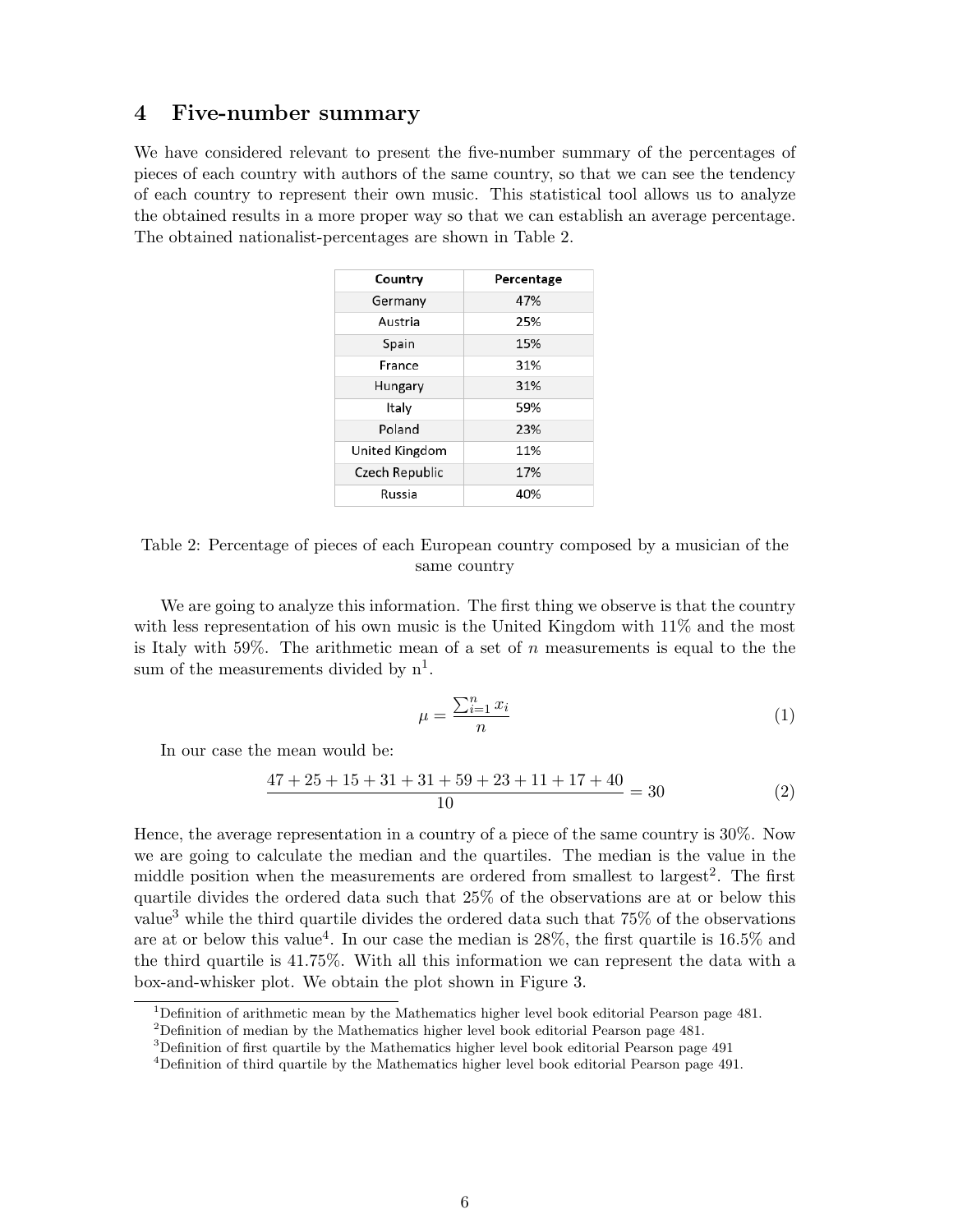

Figure 3: Box-and-whisker plot of the percentages of composers represented in their native country

We can see that the data is not symmetric because the median is not at the center of the plot and, the interquartile range (Q3-Q1), which measures the spread in the middle 50% of the data, in the plot is represented with the box, also is not symmetric; most of it is at the left of the middle. The fact that most of the data is at the left of the plot indicates that the high percentages of concerts of the same country being represented in the same one, are really singular and rare, actually there are only two countries of the 10 that we have chosen with percentages over 40% (Italy and Germany). Finally, the standard deviation is the square root of the sum of the squared differences between each observation and the population mean divided by the population size<sup>5</sup>:

$$
s_n = \sqrt{\frac{\sum_{i=1}^n (x_i - \mu)^2}{n - 1}}\tag{3}
$$

Using this definition, we obtain that the standard deviation of the percentages that show the tendency of each country to represent music from their own composers is 16.04%. That is because the music with a lot of tradition in classical music such as Germany, Italy or Russia are clearly above the mean (47%, 59% and 40% respectively), whereas countries such as Spain or the Czech Republic have lower percentages (15% and 17% respectively). Table 3 shows the five number-summary of our data.

| <b>Minimum</b> |      | Median | 23  | Maximum |
|----------------|------|--------|-----|---------|
| 11%            | 6,5% | 28%    | '5% | 59%     |

Table 3: Five-number summary of the nationalism percentages of the ten countries

#### 5 Z-test

Once we have analyzed the table of composers between countries, we use the statistical test Z-test in order to compare the percentages and see if we can prove statistically their significance. This statistical test can compare two populations of groups when the variable is categorical and we want to compare the proportions to see if the difference between the percentages is significant <sup>6</sup> . In order to make this comparison, two independent samples

 $5$ Definition of standard deviation by the Mathematics higher level book editorial Pearson page 488. <sup>6</sup>Explanation in the book Basic Statistical Analysis book editorial Pearson.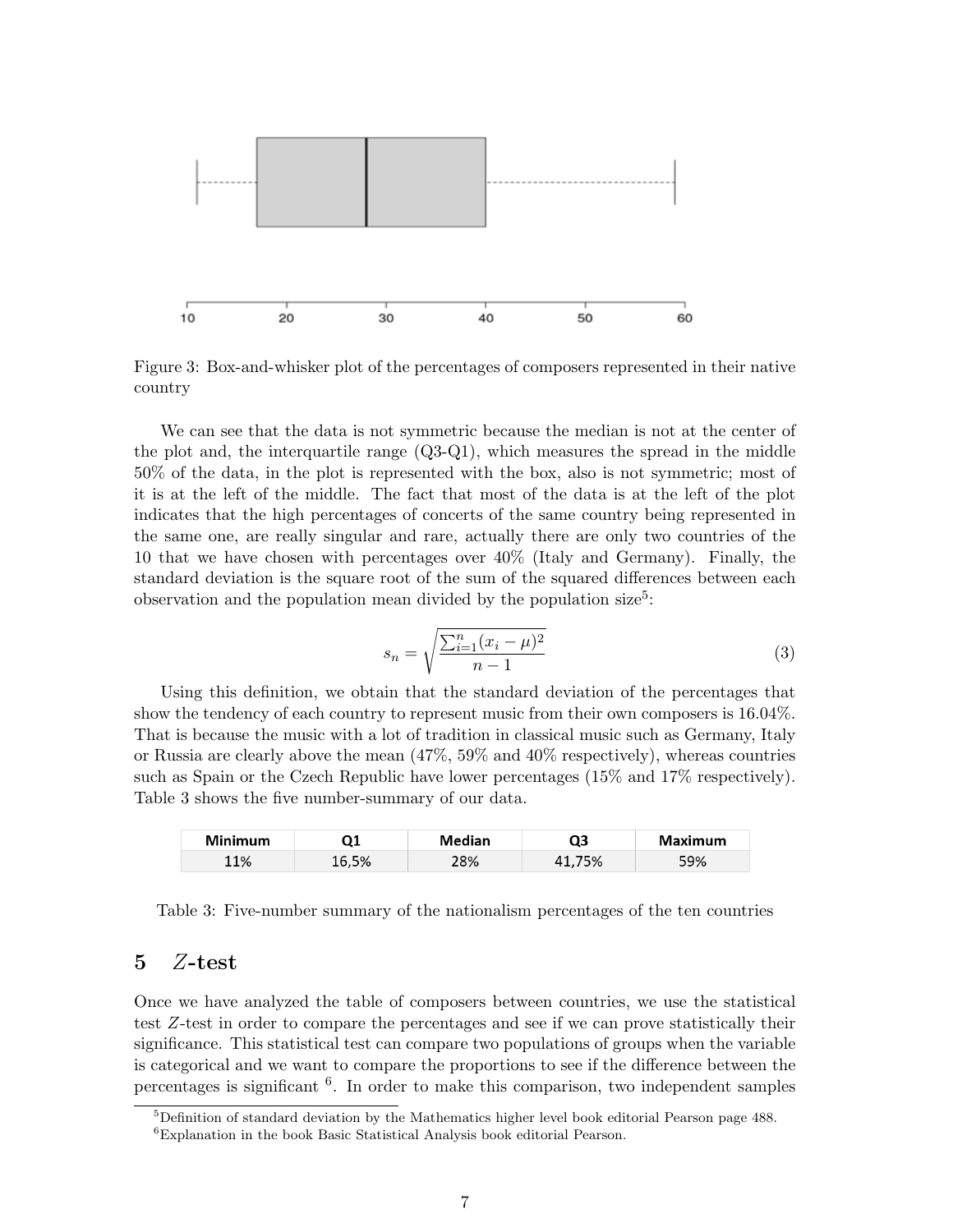are selected. For this reason, for each country we have divided the data as it is shown in Table 4 using Germany as an example:

|                        | German<br>composers | <b>Composers from</b><br>other countries | Total |
|------------------------|---------------------|------------------------------------------|-------|
| Germany                | 141                 | 159                                      | 300   |
| <b>Other countries</b> | 653                 | 2055                                     | 2708  |
| Total                  | 794                 | 2214                                     | 3008  |

Table 4: Table used for the Z-test regarding Germany

We define  $p_1$  to be the percentage of composers of the host country interpreted in the host country in comparison to the total number of composers interpreted in the host country. For instance, in Germany  $p_1$  equals  $\frac{141}{300}$ . We define  $p_2$  to be the percentage of composers of the host country intepreted in the other countries in comparison to the total number of composers interpreted in other countries. For instance, in Germany  $p_2$  equals  $\frac{543}{2408}$ . Moreover,  $n_1$  is defined as the total number of composers interpreted in the host country (sample size) and  $n_2$  as the total composers interpreted in other countries. For example, in Germany  $n_1$  equals 300 and  $n_2$  2708 (these two numbers are the same for all countries because we collected same amount of data). Our null hypothesis  $H_0$  stated that  $p_1 = p_2$ . Moreover, p is defined as shown in Equation 1.

$$
p = \frac{n_1 \cdot p_1 + n_2 \cdot p_2}{n_1 + n_2} \tag{4}
$$

Also, z is expressed as shown in Equation 2.

$$
Z = \frac{p_1 - p_2}{\sqrt{p \cdot (1 - p) \cdot (\frac{1}{n_1} + \frac{1}{n_2})}}
$$
(5)

The denominator is designed as the standard error (SE). Then, if we look for the value of  $Z$  on the  $Z$ -table we will obtain the standard normal distribution and the  $p$ -value, which refers to the probability that the percentages obtained are random. If the null hypothesis were true, Z would follow a standard normal distribution.



Figure 4: Curve of the normal distribution in which we observe the value of Z and the p-value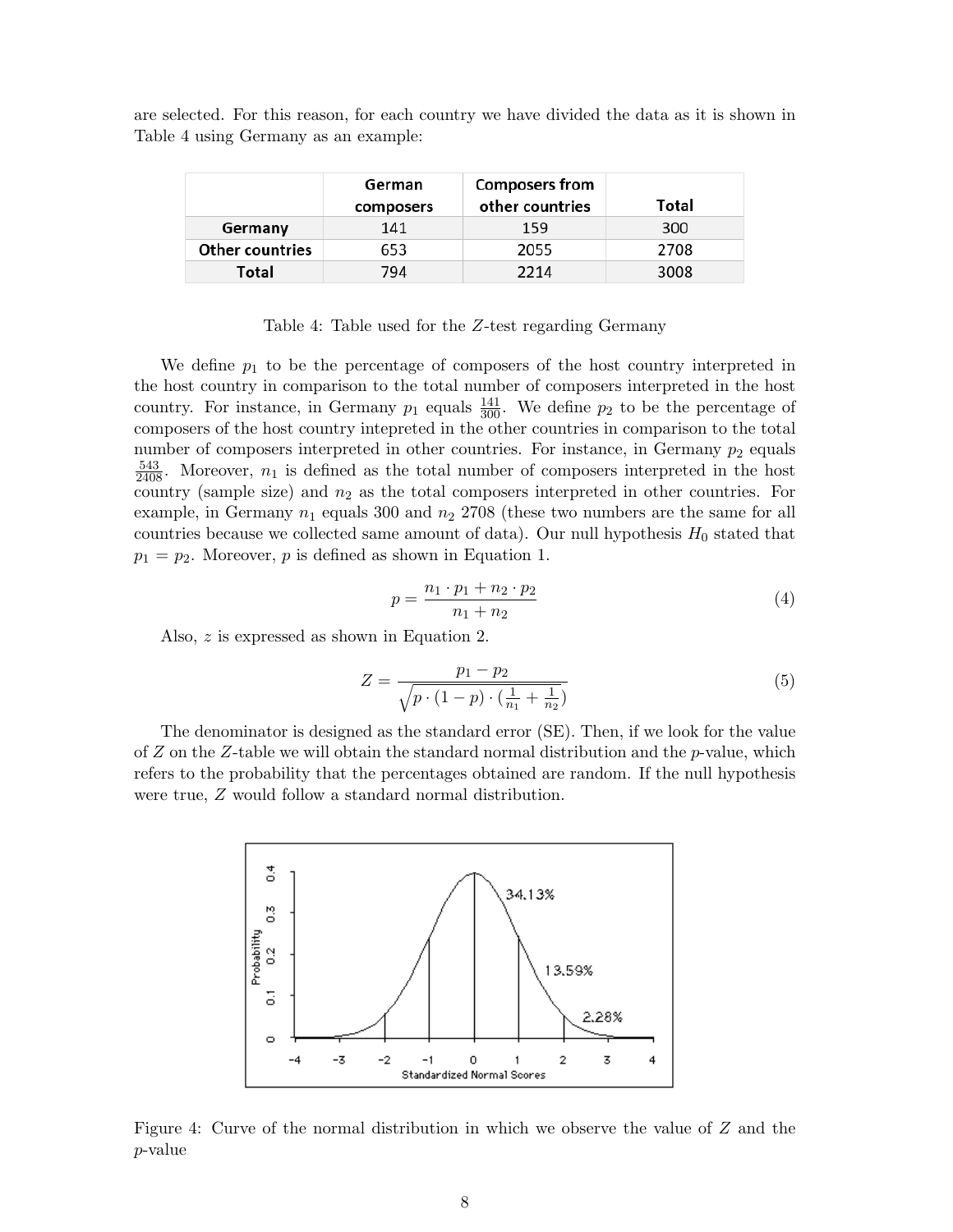We have computed the value of Z for the ten European countries using  $C_{++}$  (the code can be found on the annex) and we have obtained the following results, which are resumed in Table 5.

| Country        | z     |
|----------------|-------|
| Germany        | 8,53  |
| United Kingdom | 8,98  |
| Russia         | 15,81 |
| France         | 10,82 |
| Austria        | 4,85  |
| Hungary        | 21,79 |
| Italy          | 20,16 |
| Poland         | 16,58 |
| Czech Republic | 10,51 |
| Spain          | 15,58 |
|                |       |

Table 5: The value of Z obtained in each European country

Since for all values of  $Z$  we have obtained a value bigger than 4, the p-value is smaller than 0.001 and hence there is sufficient evidence to conclude that the two percentages differ and we can reject the null hypothesis. In all European countries the value of  $p_1$ is much bigger than the value of  $p_2$ , and this means that there is statistical evidence to show that in all European countries they represent more composers with the nationality of the country than in the rest of Europe. We can then claim that nationalism in music is present in all European countries. Moreover, it is interesting to see that the countries with less famous composers (such as Hungary or Poland) have very high Z values because since they are not represented very much in the other European countries but they are very interpreted in their own country the difference between the percentages is much more notable. On the other side, since Germany is always either the first or the second most represented country in all Europe, the proportion between German composers in Germany and in the rest of Europe is not as considerable as other countries that do not have many well-known composers. Although from the raw data it was quite clear that the place in which the pieces of a certain composer were more performed was in his own country, we needed a test in order to prove statistically the significance of these differences. Now we can claim that our previous observations are relevant enough.

# 6 Top composers

Furthermore, we also wanted to study the frequencies in which the different composers where played in the countries of our sample. As we have seen in the previous sections, we had a very big database with over 3000 concerts from the 10 countries in our sample which we used to make this part of the study. The second program is just an ordering program, which places first the composer which the highest frequency. An image of the code can also be found on the annex.

We used two computer programs written in  $C++$  to count and order the 3000 concerts in the sample. The counting program uses a dictionary structure called map which relates every composer to the number of times he has appeared in our database. An image of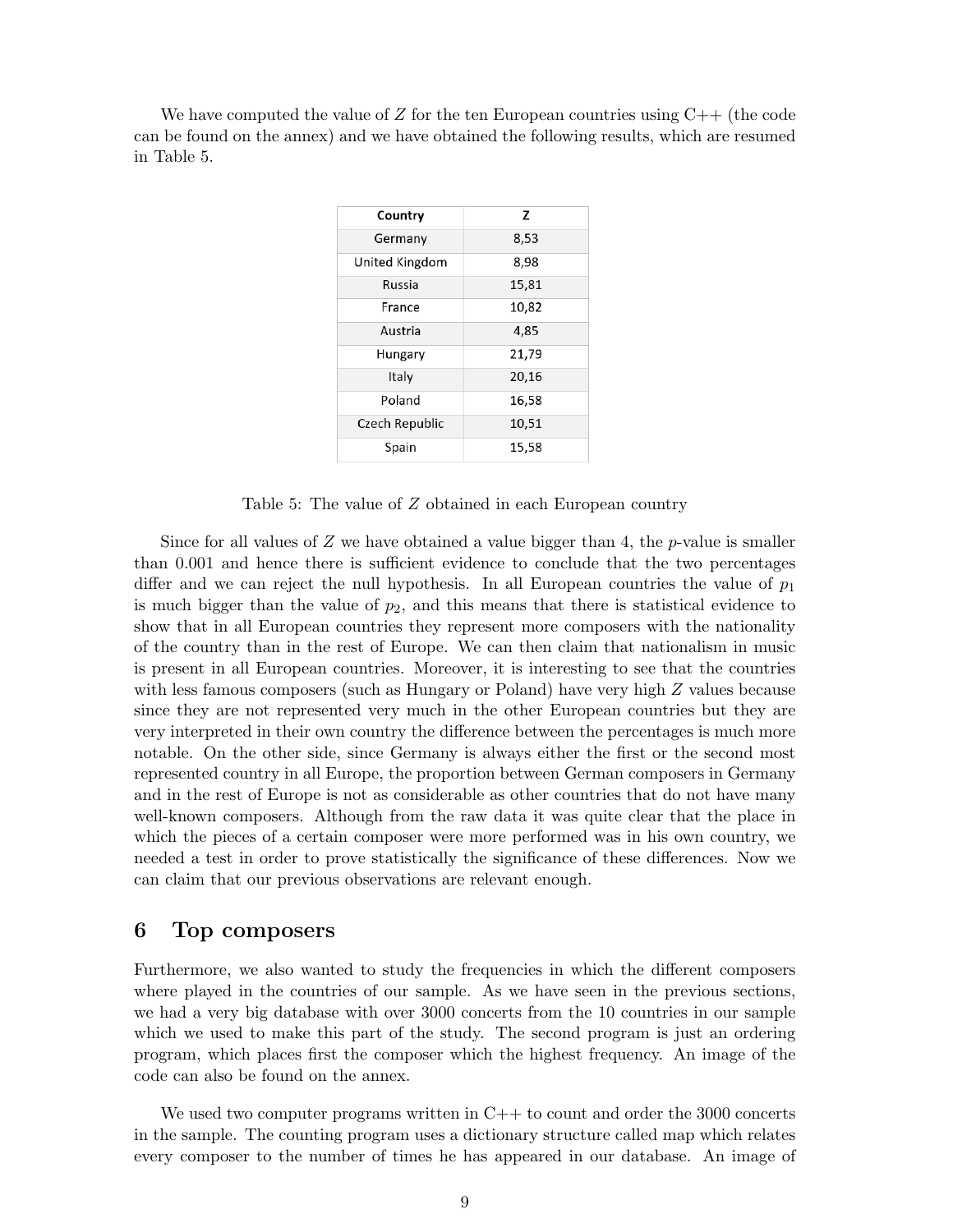the code can be found on the annex. After processing the data, we made 10 bar plots (histograms) which represented the frequency of each composer played in every country of our sample. The entire 10 plots will be annexed at the end of the document. Out of these 10 graphs, we will analyze two - the one from Germany (see Figure 7), because of its musical history and culture, and the one from Spain (see Figure 8), because since there are not very internationally famous composers the number of total European composers and their frequency is much different.



Figure 5: Histogram of the frequency of composers played in Germany



Figure 6: Histogram of the frequency of composers played in Spain

There are two main differences between these two plots. Germanys plot contains a very graded descent and has 41 composers but, instead, Spains plot contains an exponential descent and more than 140 composers. Therefore, Germany has very few composers in a great frequency while Spain plays a lot of composers in lower frequencies. Moreover, Germany follows an exponential function with a correlation  $R^2$  of 0.98 as it is shown in Figure 9.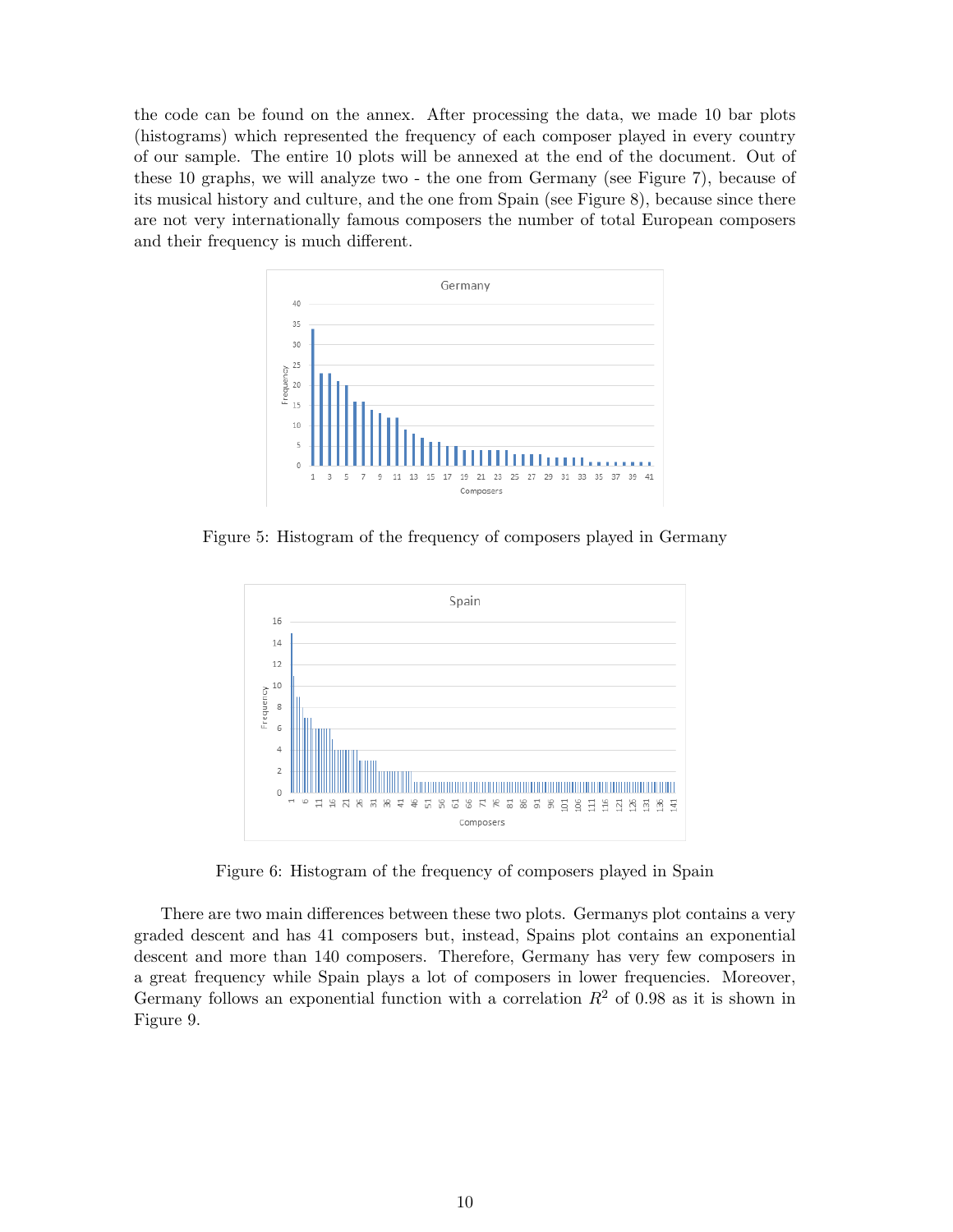

Figure 7: Exponential function followed by the frequency of European composers in Germany

This might be caused by Germanys wide musical culture and history, which make its inhabitants like a very specific type of music because of a traditional movement. As inverse, Spain is not an important musical exporter and, therefore, its inhabitants do not have a favorite type of music. This argument could be enhanced looking at the top 5 composers of these countries. If our hypothesis is right, the top composers of Germany will be Germans whereas the top composers of Spain will not be Spanish.

| <b>Spain</b>            |                         |                | Germany                        |  |  |
|-------------------------|-------------------------|----------------|--------------------------------|--|--|
| #                       | Composer                |                | Composer                       |  |  |
|                         | Wolfgang Amadeus Mozart |                | <b>Wolfgang Amadeus Mozart</b> |  |  |
| $\overline{\mathbf{z}}$ | Ludwig van Beethoven    | $\overline{2}$ | Ludwig van Beethoven           |  |  |
| 3                       | <b>Richard Wagner</b>   | 3              | Johann Sebastian Bach          |  |  |
| 4                       | Maurice Ravel           | 4              | Johannes Brahms                |  |  |
|                         | Johannes Brahms         | 5              | Robert Schumann                |  |  |

Table 6: frequency of the top 5 composers in Germany and in Spain

In this table we can clearly see that out hypothesis is right, with the only exception of Wolfang Amadeus Mozart, who is Austrian. However, we already discussed that the influences between Austria and Germany have to be taken into account and hence With this, we can conclude that the countries with a wide musical culture tend to be more nationalists when choosing its favorite music than the ones with a poor musical history. As you can check in the annex section, the data from the other 10 countries also follows this rule, which divides our sample in two groups: the most nationalist countries (Germany, Austria, Italy and Russia) and the less nationalist countries (Spain, Czech Republic, Poland, France, Hungary and England). It is easy to see that the countries in the nationalist group have a wider musical culture whereas the countries in the other group do not. lo

Lastly, we made an overall top 5 composers, to see which countries where most musically represented. The following list represents the overall top, as well as with its frequency (over 3000, since this is the size of our sample).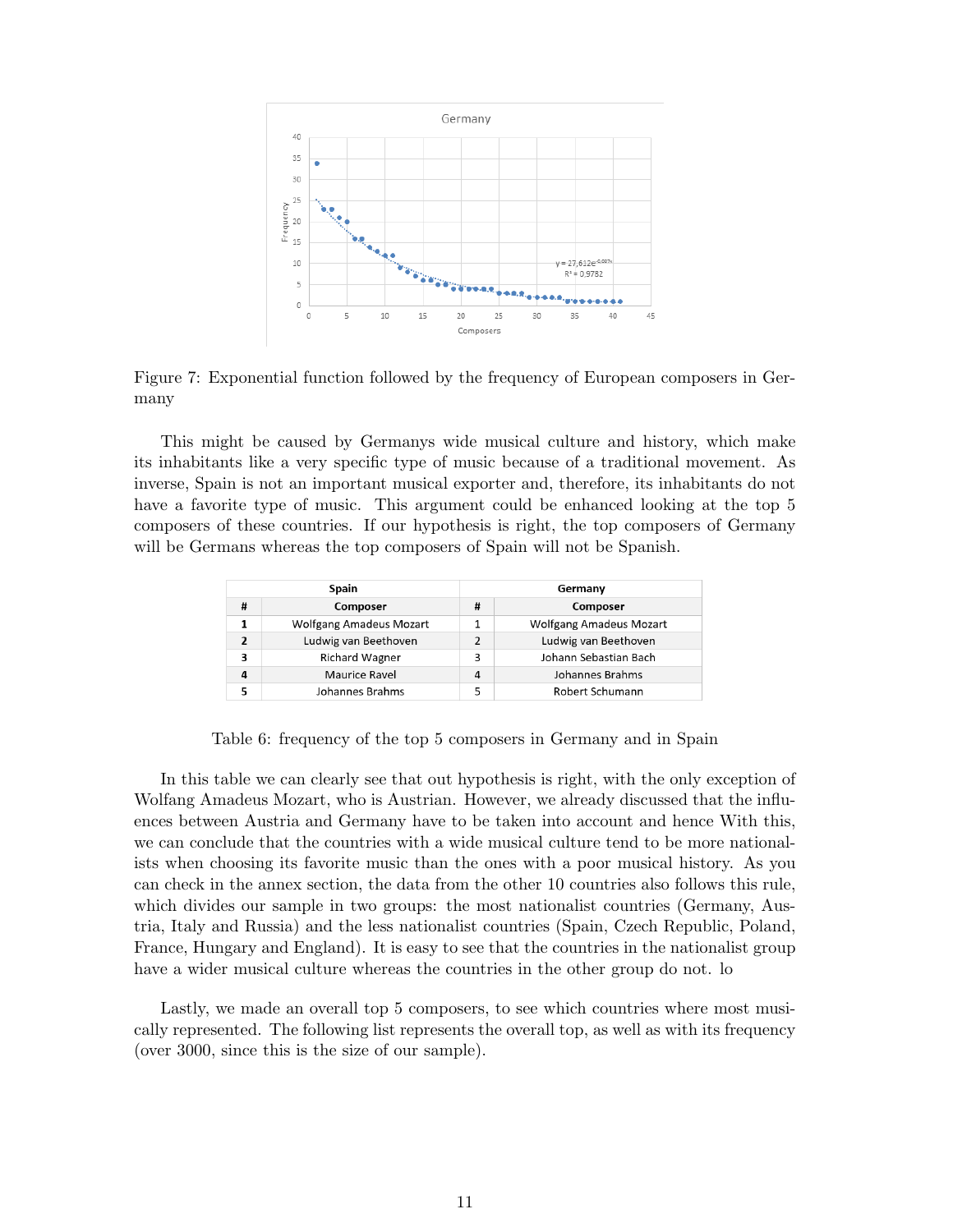| <b>Overall Sample</b> |                            |  |  |  |
|-----------------------|----------------------------|--|--|--|
| F                     | Composer                   |  |  |  |
|                       | 156 Wolfang Amadeus Mozart |  |  |  |
|                       | 148 Ludwing van Beethoven  |  |  |  |
|                       | 115 Johannes Brahms        |  |  |  |
|                       | 83 Guiseppe Verdi          |  |  |  |
|                       | 78 Richard Wagner          |  |  |  |

Table 7: frequency of the 5 top composers in Europe

# 7 European Concert Hall

#### 7.1 By nationalities

After having studied the concerts and operas that were played in all the 10 countries, we asked ourselves how would we plan an hypothetical classical music season in a European Concert Hall. So we created what we call the European Concert Hall, in which we try to balance the percentage of nationalism found in this study according to the population of each country. This way, European spectators are offered the most objective program of classical music according to the percentage of nationalism of each of the 10 European countries we studied. With this purpose we intended to find the average values of the representation of composers of each nationality. We have already collected and worked with these data so we know the percentages of each nationality represented in the same country. Since it is unfair to weight all countries with the same size (for instance, there is more public in Germany that in Czechia since the population is much different), we used the criteria of population to give a specific weight to each country. The population we have taken into account is the population on  $2017<sup>7</sup>$  rounded up to the millions. The population assigned to each state appears in the first column of Table 7. Once we have the population, we can proceed to calculate the weighted mean. For each nationality (the columns in Table 1), we multiply the percentage of representations in each country by the weight of that country and we add all these 10 values (of the 10 countries). For example, French composers are represented a 7% in Germany and 8% in Austria (the populations are 81 and 9 million respectively) so we multiply  $7\%$  by  $81, 8\%$  by 9 and so on. We repeat this process for each nationality and we obtain a certain value for that nationality. The result of dividing each one of this values by their total sum is what we call Percentage, and represents the percentage of representations a given nationality would have in our European Concert Hall. Since we have studied 300 concerts per country, we decided that if our Hall should ever exist, it should program 300 concerts per year. For this reason we multiplied the percentage by 300 the number of concerts that would be of each of the nationalities.

<sup>7</sup>http://www.populationpyramid.net/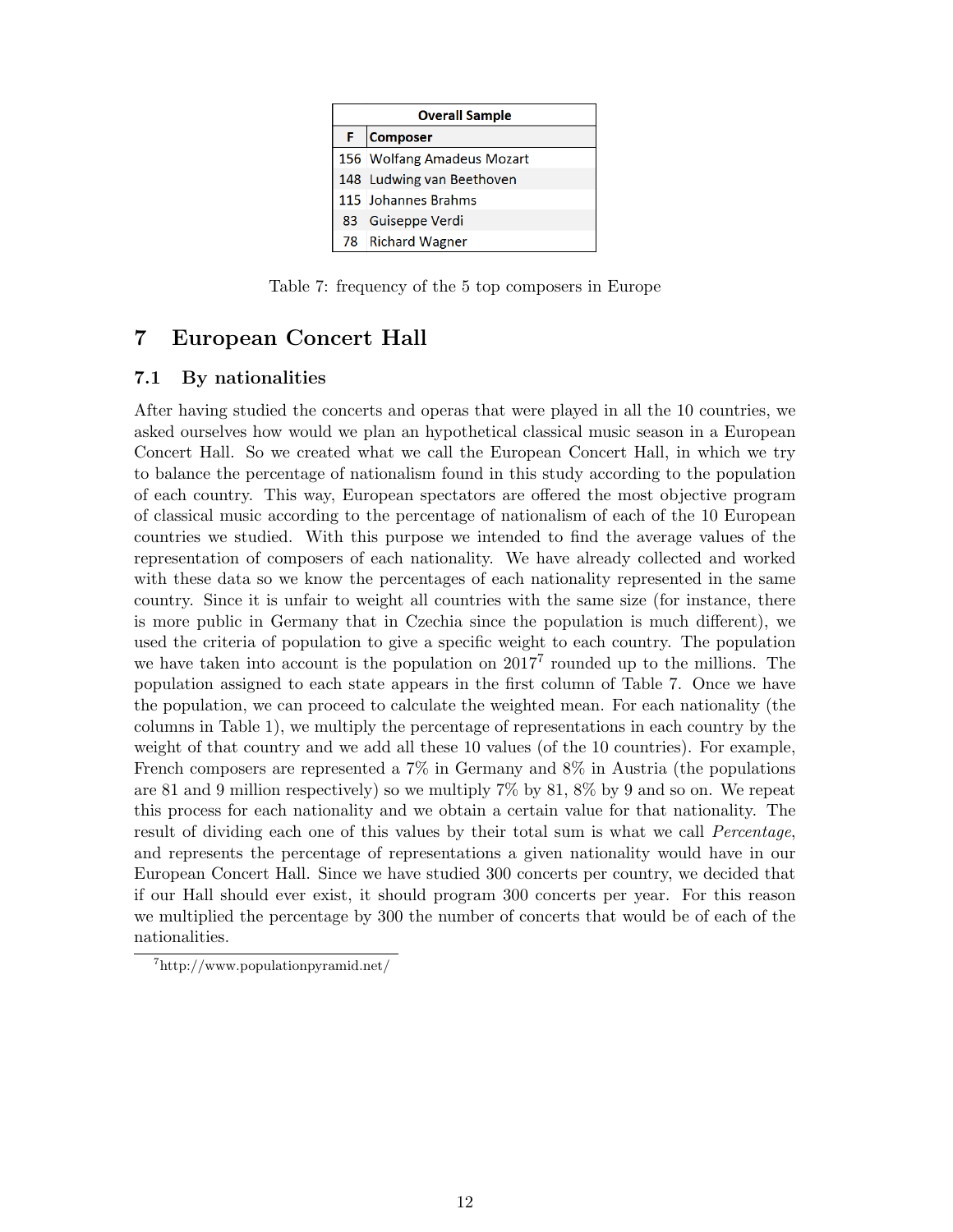| Country           | Population<br>(in millions) | Percentage | Concerts |
|-------------------|-----------------------------|------------|----------|
| Germany           | 81                          | 29%        | 88       |
| Austria           | 9                           | 12%        | 36       |
| Spain             | 46                          | 2%         | 5        |
| France            | 65                          | 11%        | 34       |
| Hungary           | 10                          | 2%         | 7        |
| Italy             | 60                          | 15%        | 44       |
| Poland            | 39                          | 4%         | 13       |
| United<br>Kingdom | 66                          | 3%         | 8        |
| Czechia           | 11                          | 4%         | 12       |
| Russia            | 143                         | 18%        | 53       |

Table 7: Population and weight of each European country

The results obtained are very similar to the results we obtained in all countries except for the cases of high nationalism in the country. So we could say that our European Concert Hall is, in fact, feasible. What we observe is that Germany is in the lead, followed by a list of countries that go over the 10%. These are: Austria, France, Italy and Russia. Together with Germany these are the countries with the most cultural tradition in classical music and this is reflected in the rest of Europe. The other five countries are countries that have produced a smaller number of great composers and are therefore less represented. Once we had calculated the non-nationalist distribution of concert halls, we asked ourselves: which will be the country with a less subjective view of classical music? This means that we want to find the country with less deviation with respect of the European Concert Hall's distribution. With this in mind we applied a simple method: we took a country, and for each nationality represented we took the positive difference between the percentage on the country and the one on the Concert Hall, and we added all of them. This way we obtained what we called the degree of deviation. The degrees of deviation of each country are shown in Table 8.

| Country        | Degree of<br>deviation | Country                  | Degree of<br>deviation |
|----------------|------------------------|--------------------------|------------------------|
| Germany        | 50                     | <b>Italy</b>             | 88                     |
| Austria        | 35                     | Poland                   | 48                     |
| <b>Spain</b>   | 46                     | United<br><b>Kingdom</b> | 37                     |
| <b>France</b>  | 50                     | Czechia                  | 43                     |
| <b>Hungary</b> | 69                     | <b>Russia</b>            | 50                     |

Table 8: Degree of deviation of each European country

We observe a wide diversity of degrees of deviation, because for instance Italy's is two and a half time Austria's one. After doing this analysis we can conclude that Austrians are the most neutral spectators in the whole Europe followed by the British. As we have already done, we want to remark the importance of the fact that it is precisely Austria, a country with long musical tradition, which is the most objective one. The most deviated countries are Hungary and Italy. In both cases we see the same pattern: the own nationality is widely listened and the others are not so much. These two factors increment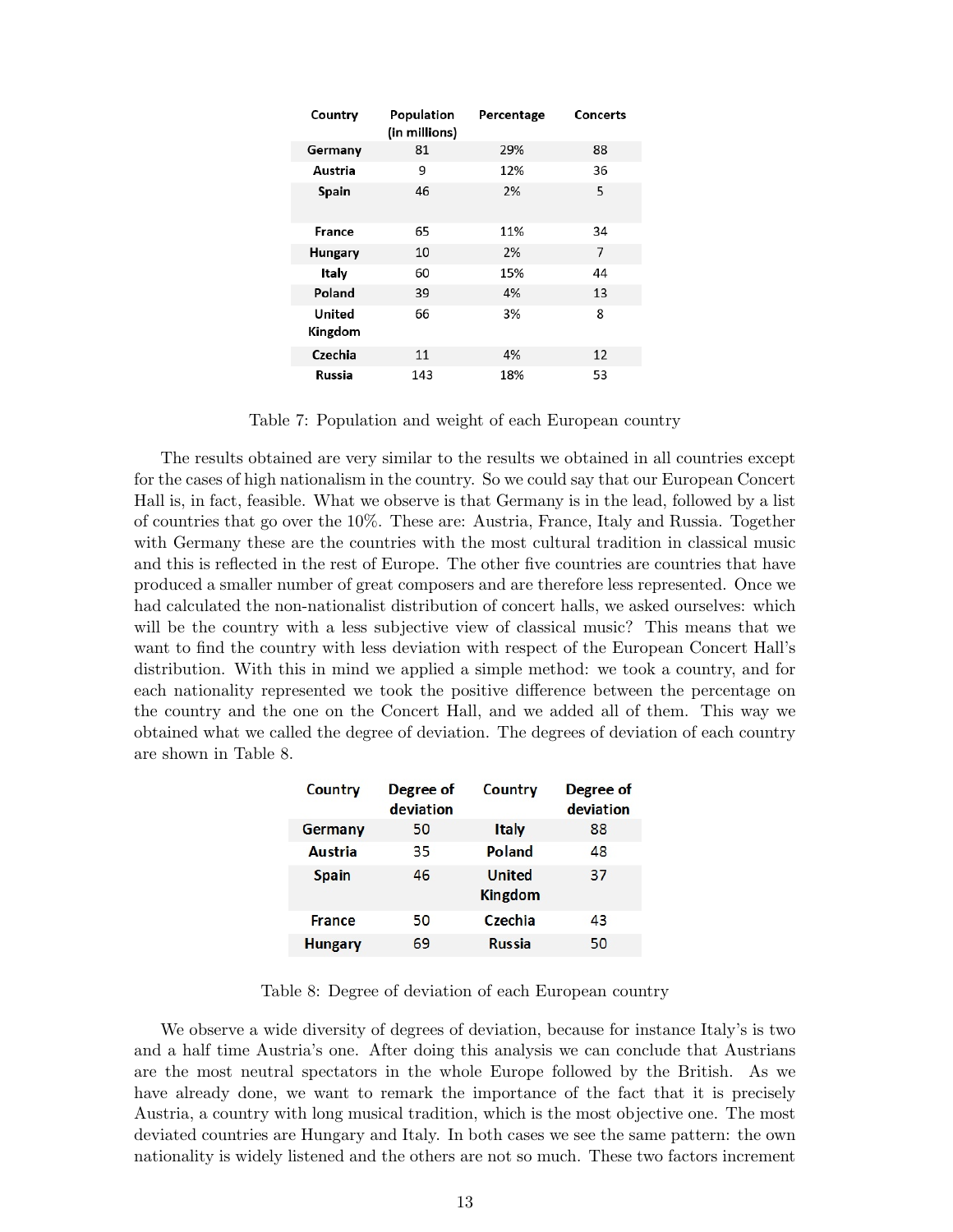the degree of deviation. For example, in Italy, Italian composers represent a 59%, whereas in Europe they only represent the 15%, which is a huge difference.

#### 7.2 By composers

We also wanted to create the schedule of our European Concert Hall but taking into account the composers instead of the nationalities. To do this we had to compute the relative frequency of every composer in our sample. We computed the relative frequency of every composer in the sample and we realized that we had a very big 'others' section, of over a 50%. Since we were not interested in this section, we reduced the sample to the top 20 most listened composers and we did the relative frequency of such list. Obtaining the following plot:



Figure 8: Percentages of the top composers in all Europe

Then, we supposed that our European Concert Hall had 300 concerts per year (like in the previous section) and we wanted to compute how many concerts each composer would have. The results of such study are shown in Table 9.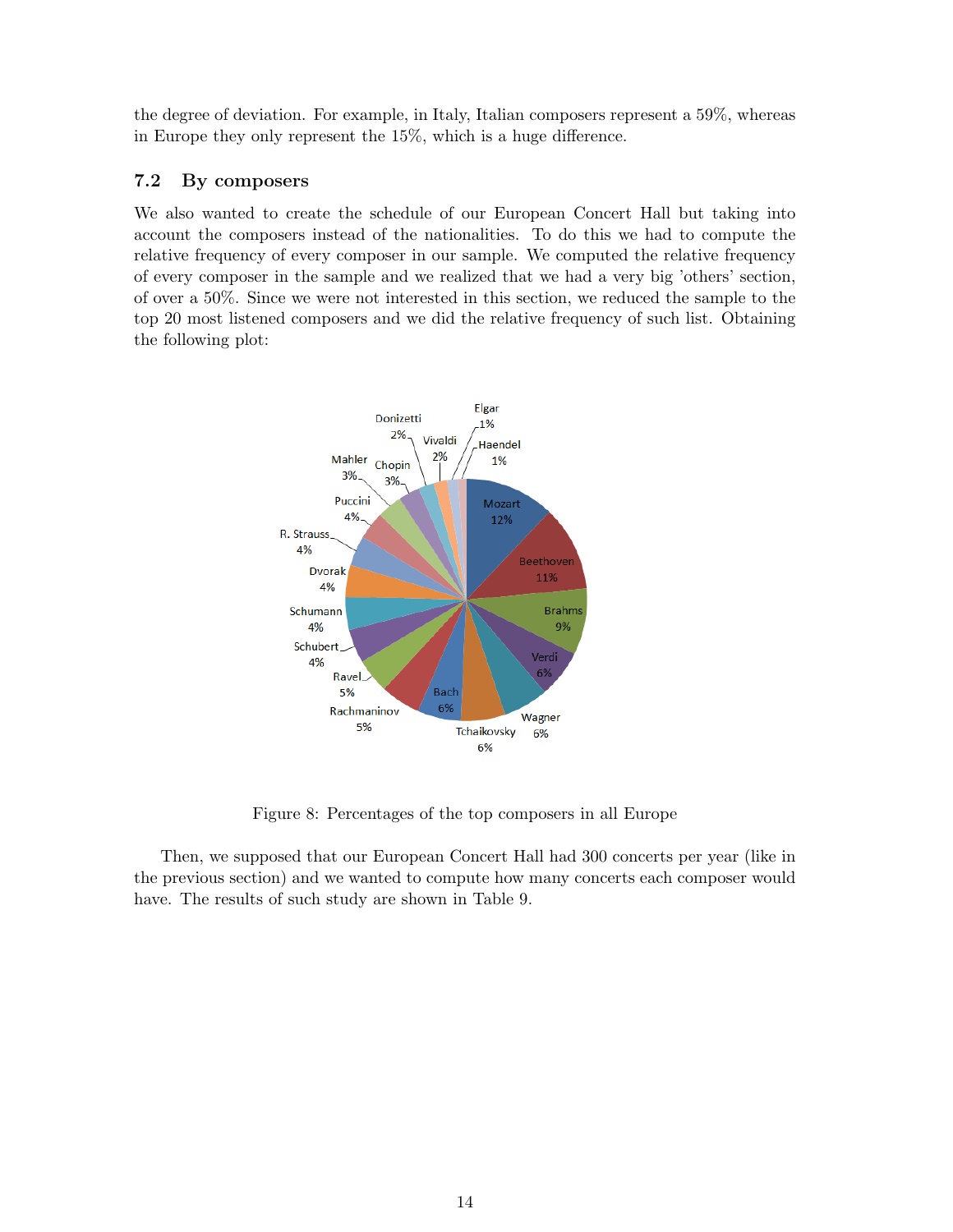| <b>COMPOSER</b> | # CONCERTS |
|-----------------|------------|
| Mozart          | 36         |
| Beethoven       | 34         |
| <b>Brahms</b>   | 26         |
| Verdi           | 19         |
| Wagner          | 18         |
| Tchaikovsky     | 18         |
| Bach            | 17         |
| Rachmaninov     | 16         |
| Ravel           | 14         |
| Schubert        | 13         |
| Schumann        | 13         |
| <b>Dvorak</b>   | 13         |
| R. Strauss      | 12         |
| Puccini         | 11         |
| <b>Mahler</b>   | 10         |
| Chopin          | 9          |
| Donizetti       | 6          |
| Vivaldi         | 5          |
| Elgar           | 4          |
| Handel          | 3          |
| <b>TOTAL</b>    | 300        |
|                 |            |

Table 9: Number of concerts per composers in our European Concert Hall

# 8 Conclusions

Our aim in this exploration was to see in which way were nationalism and music are related. We wanted to see how the nationality of a composer would affect the frequency in which he is performed in a certain European country. We decided to search 300 concerts and operas represented the season of 2016-2017 in each of the European countries selected for our study. The country selection was made in accordance to the musical tradition these countries.

We studied the percentage of nationalism in each country, which means the number of composers that are performed in their country of origin with respect to the overall. Using this data we made pie charts of each country and we compared the relations between countries. We saw that each country represents the most either Germany or themselves, and that each nationality is most represented is in their own country without exception. We made comparisons of the data between Germany, Russia, Italy and Austria, and we noted significant influences between countries that are bounded by their common history and culture, such as Poland an Russia. We also calculated the mean of the percentage of nationalism in each country (30%), its standard deviation (16.04%) and the five-number summary. Plus, we created a box-and-whiskers plot of this data. Moreover, we proved statistically the percentage of nationalism of each country using the Z-test. For all countries we obtained a  $Z$  value bigger than 4, which implies a  $p$ -value less than 0.001. We also observed that countries with less known composers had higher values of Z. Finally, we wanted to study not only the nationality of the composers, but the composers themselves. For each country, we studied the frequency of each composer and we saw that the pieces of reduced group of composers were much more often performed than the ones of the rest of composers. The top 5 composers were different in each country, but we determined the top 5 composers in Europe: Wolfgang Amadeus Mozart, Ludwing van Beethoven, Johannes Brahms, Pyotr Ilyich Tchaichovsky and Johann Sebastian Bach. Finally, we created our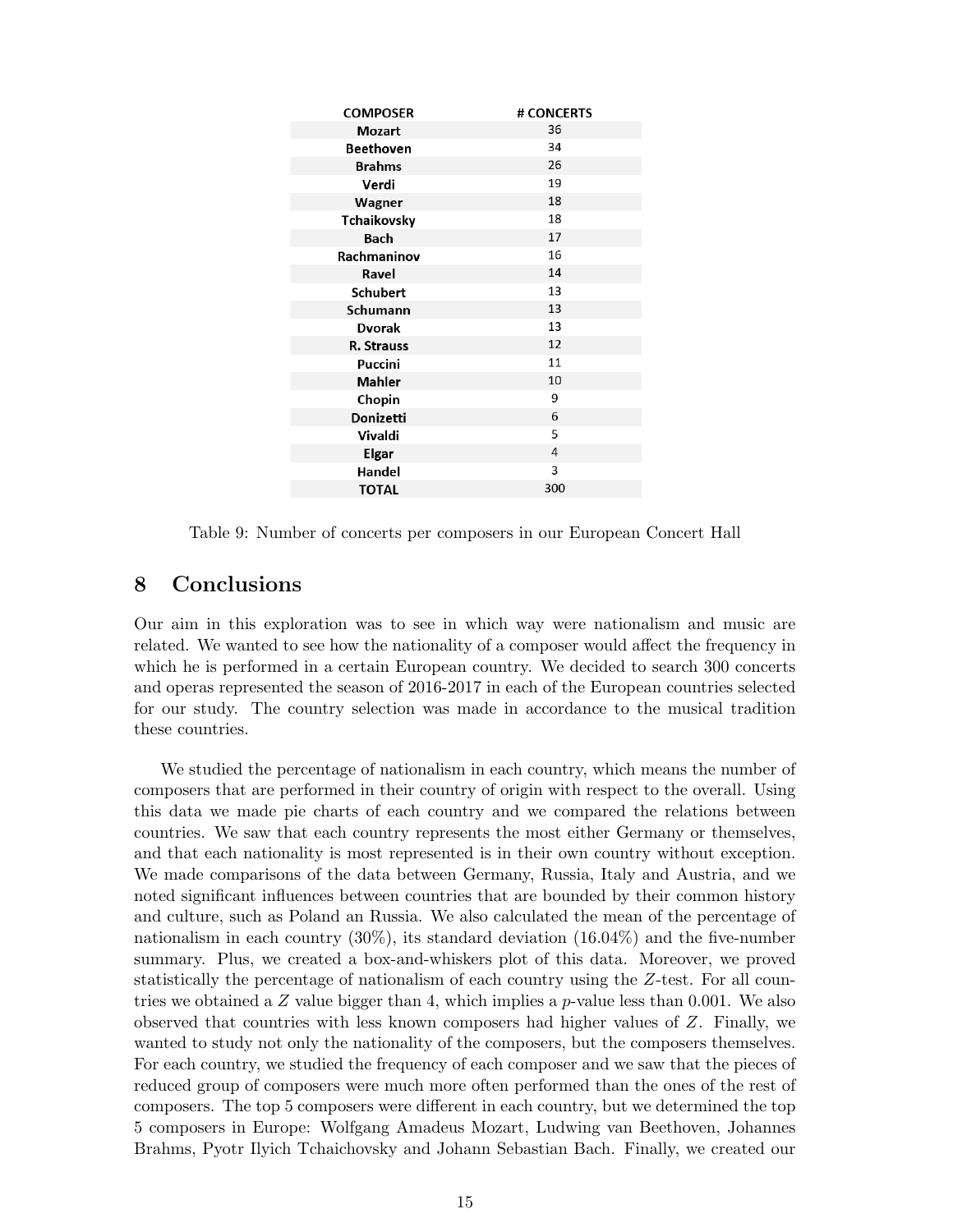own European Music Hall and we programmed two seasons: in the first one we weighted the percentage of nationalism of each country and in the second one we calculated the number of concerts that should be played for each top 20-composers in Europe.

After all the work done, we can conclude that the nationality matters when it comes to classical music. If you are in a certain country, you are more likely to hear an opera or concert of that country more than anywhere else. We obtain a high statistical significance on the percentages and our results were uniform, as we found no exceptions in our results. Lastly, we saw that not only the nationality is important but also the ability of the composer, since the pieces of a few geniuses are performed much more that a lot of good but not excellent composers. In conclusion, when we study the classical music performances that are being carried out nowadays, apart from the quality of these works we can not forget the cultural and historical links between a country and its composers. Patriotism and nationalism are inherent parts of the human condition and in consequence they are inevitably linked to our personal and professional life and work.

# 9 Annex

In this annex we first include the pie charts of the other 6 European countries as mentioned in Section 3, the  $C++$  code used to compute de Z value and the standard error explained in Section 5, the two  $C_{++}$  codes used in order to count the number of composers represented in each country and the graphics of the composers of each country that have not been included in Section 7 and the histograms of the frequency of composers of all European countries except those that appeared in Section 8.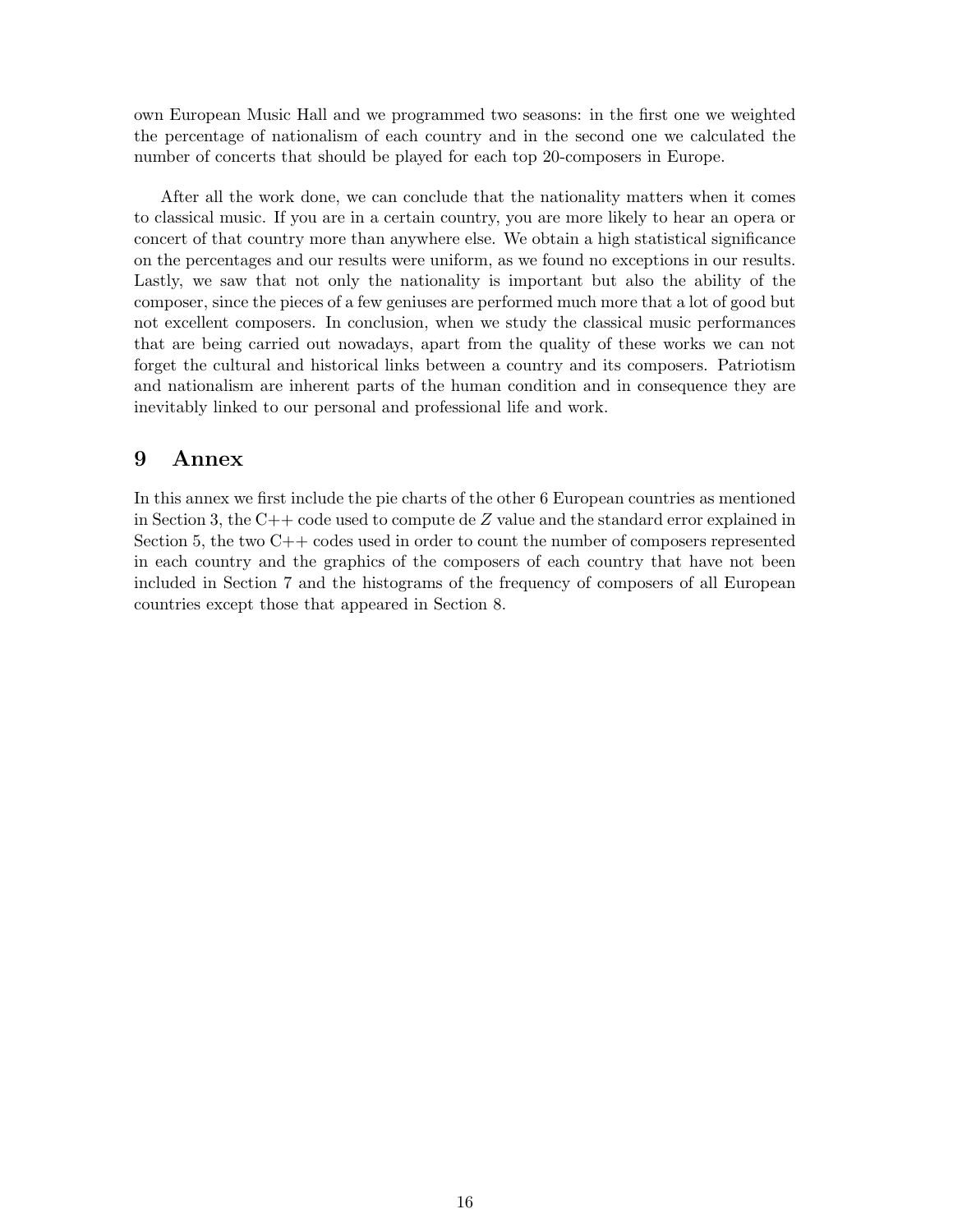

Figure 9: Pie charts of country of origin of the composers interpreted in Spain, France, Hungary, Poland, the United Kingdom and Czechia

```
#include<iostream>
 \overline{1}\overline{c}#include<cmath>
 \overline{\mathbf{3}}#include<vector>
 \overline{4}\overline{5}using namespace std;
 \begin{array}{c} 6 \\ 7 \\ 8 \end{array}\existsint main(){
        double a, b, c, d, n1, n2;
 \overline{9}double pl, p2, p, z, se;
10\,cin>>a>>c;
11b = 300;12d = 2708;13nl = b;\begin{array}{c} 14 \\ 15 \end{array}n2 = d;p1 = a/b;\frac{13}{16}p^2 = c/dp = (n1*pi+n2*p2)/(n1+n2);18se = sqrt(p*(1-p)*(1/n1 + 1/n2));
19
         z = (p1-p2)/se20<br>21<br>22<br>23cout<<"standard error "<<se;
        \begin{array}{ll}\texttt{cout} \leq \texttt{end1};\\ \texttt{cout} \leq \leq "z " \leq z;\end{array}
```
Figure 10: Code needed to compute the value of the standard error and Z for the Z-test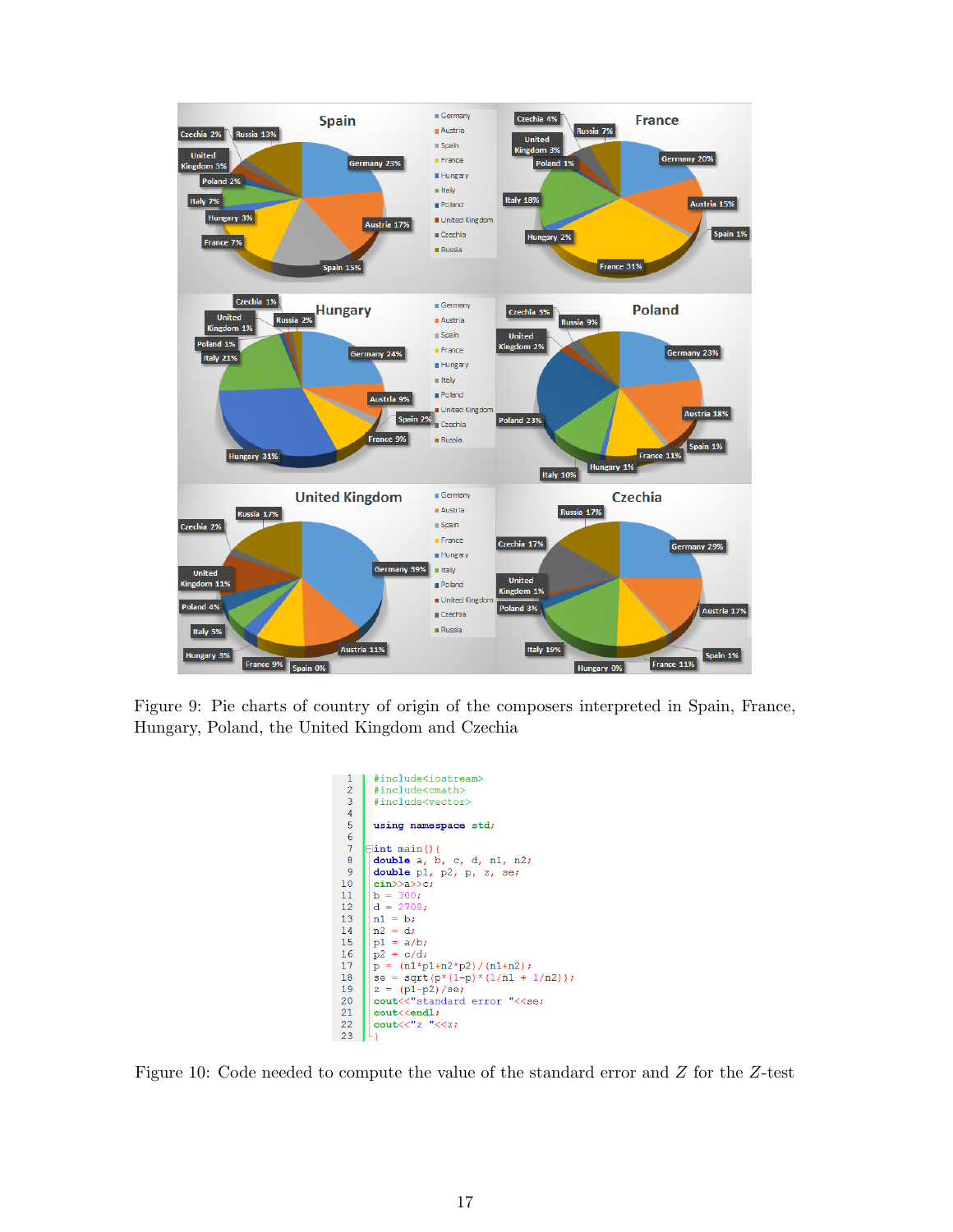```
int \text{main}()map <string, int> Comp;
      ifstream in;
            in.open("InputFile.txt");ofstream out;
            out.open("OutputFile.txt");
      string s;
      while (getline(in, s))Comp[s]++;\begin{array}{ll}\n\texttt{for}(\texttt{auto x : Comp}) {\upharpoonright} & \texttt{out} << x.\texttt{first} << " " << x.\texttt{second} << \texttt{endl})\n\end{array}J
```
Figure 11: Code needed to compute the frequency of composers in each country

```
int \text{ main}()vector <pair <string, int> > S;
        vector spart sering, int> > 5;<br>
ifstraam in;<br>
in.open("InputFile.ixi");<br>
ofstraam out;<br>
out.open("OutputFile.ixi");
         string n;
        strang n:<br>
while (getline (in, n)) {<br>
int s=0;<br>
\text{if('0'} < = n[n.size()-1] \text{ and } n[n.size()-1] <= '9') \text{ s+=}(n[n.size()-1] - '0');<br>
\text{if('0'} < = n[n.size()-2] \text{ and } n[n.size()-2] <= '9') \text{ s+=}(n[n.size()-2] - '0') \times 10;<br>
n.pop\_back(); n.pop\_back();<br>
S.push_back (make_pair (n, s));
         sort(S.\text{begin})), S.end(),
                 [] (pair <string, int> A, pair <string, int> B) (<br>return A.second > B.second;
                  n.
        \texttt{for(int i=0; i<3.size(); i++) out << S[i].second << " " << S[i].first << endl;}
```
Figure 12: Code needed to compute the frequency of composers in each country



Figure 13: Histogram of the frequency of composers in Russia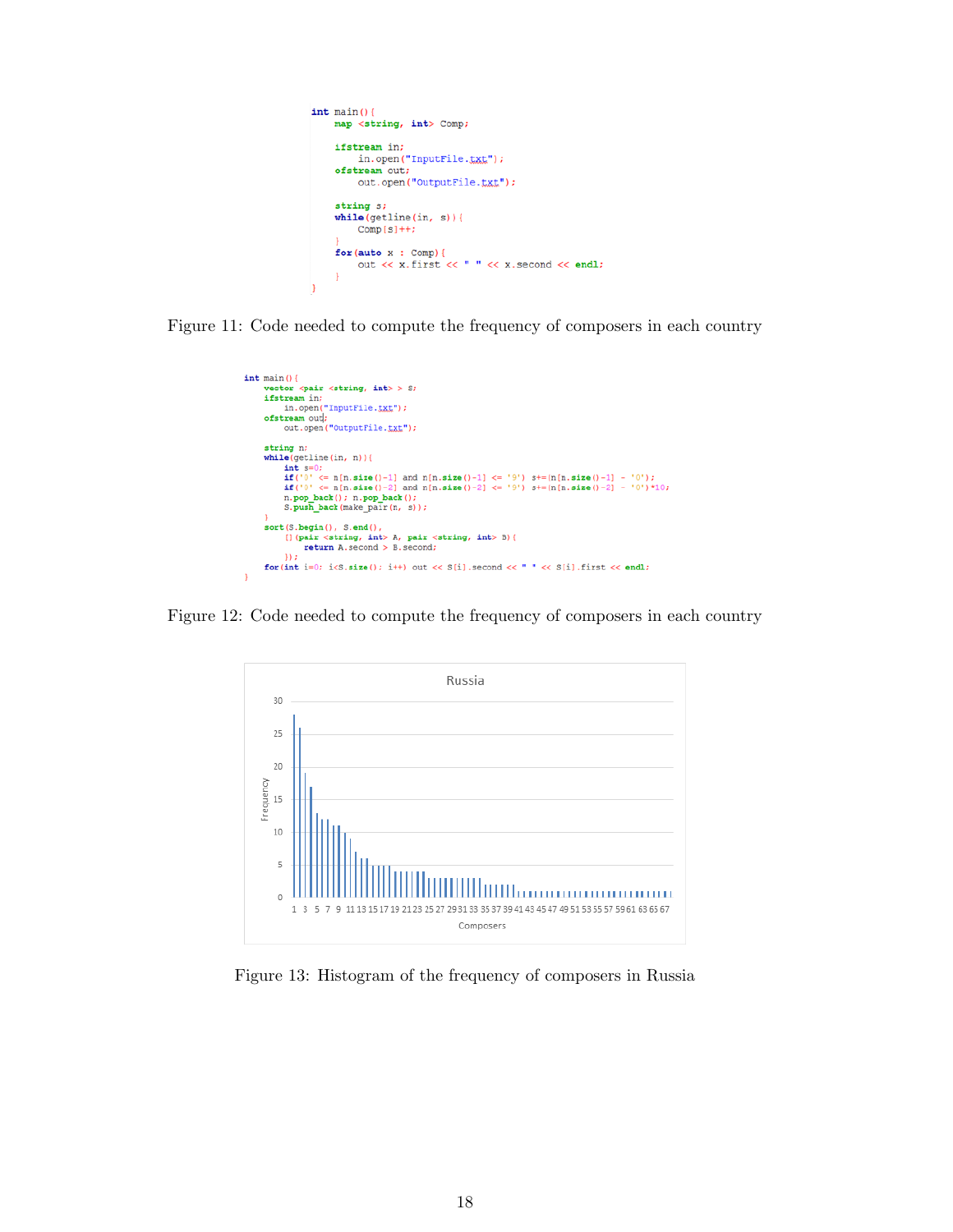

Figure 14: Histogram of the frequency of composers in the United Kingdom



Figure 15: Histogram of the frequency of composers in Italy



Figure 16: Histogram of the frequency of composers in Czech Republic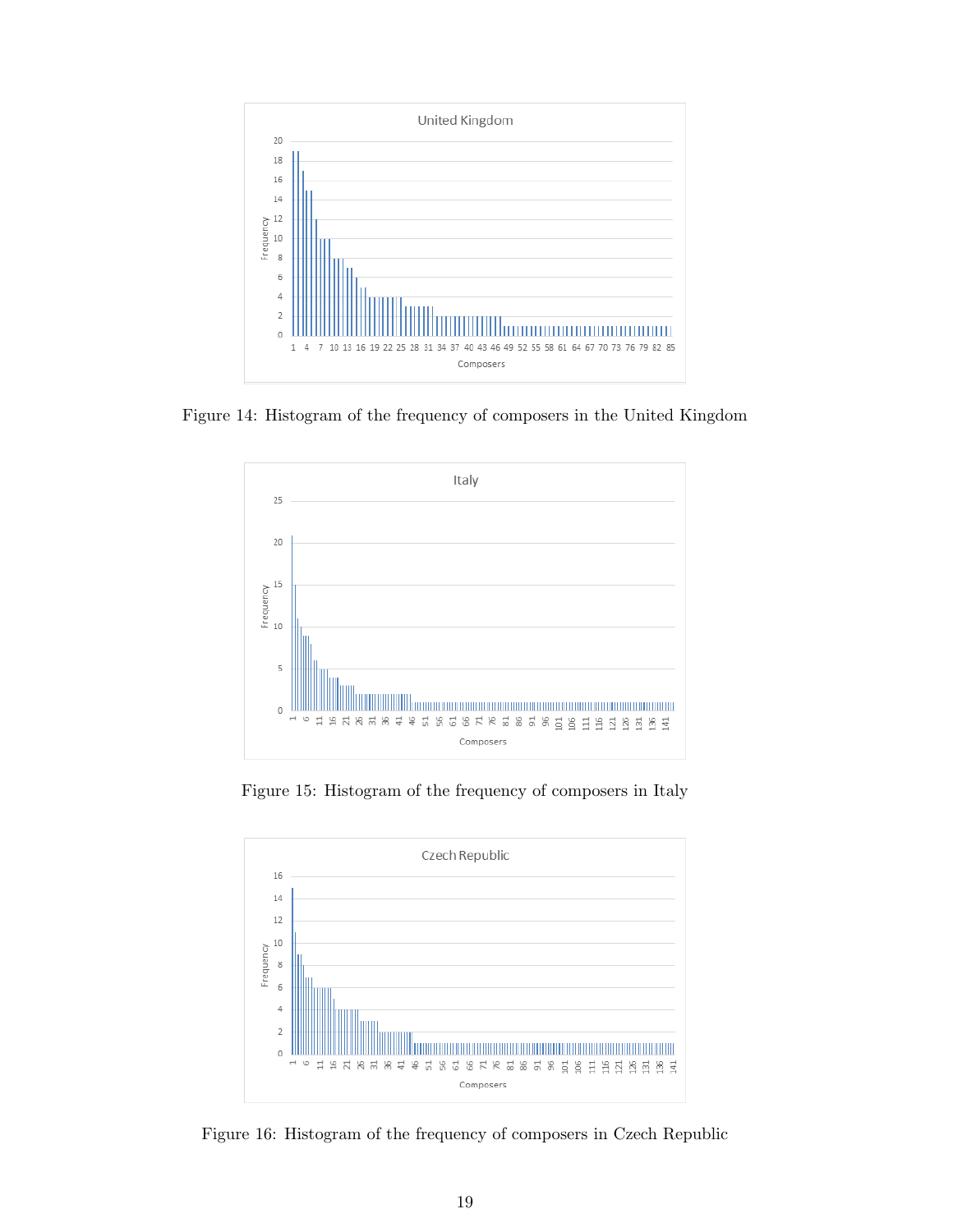

Figure 17: Histogram of the frequency of composers in France



Figure 18: Histogram of the frequency of composers in Austria



Figure 19: Histogram of the frequency of composers in Poland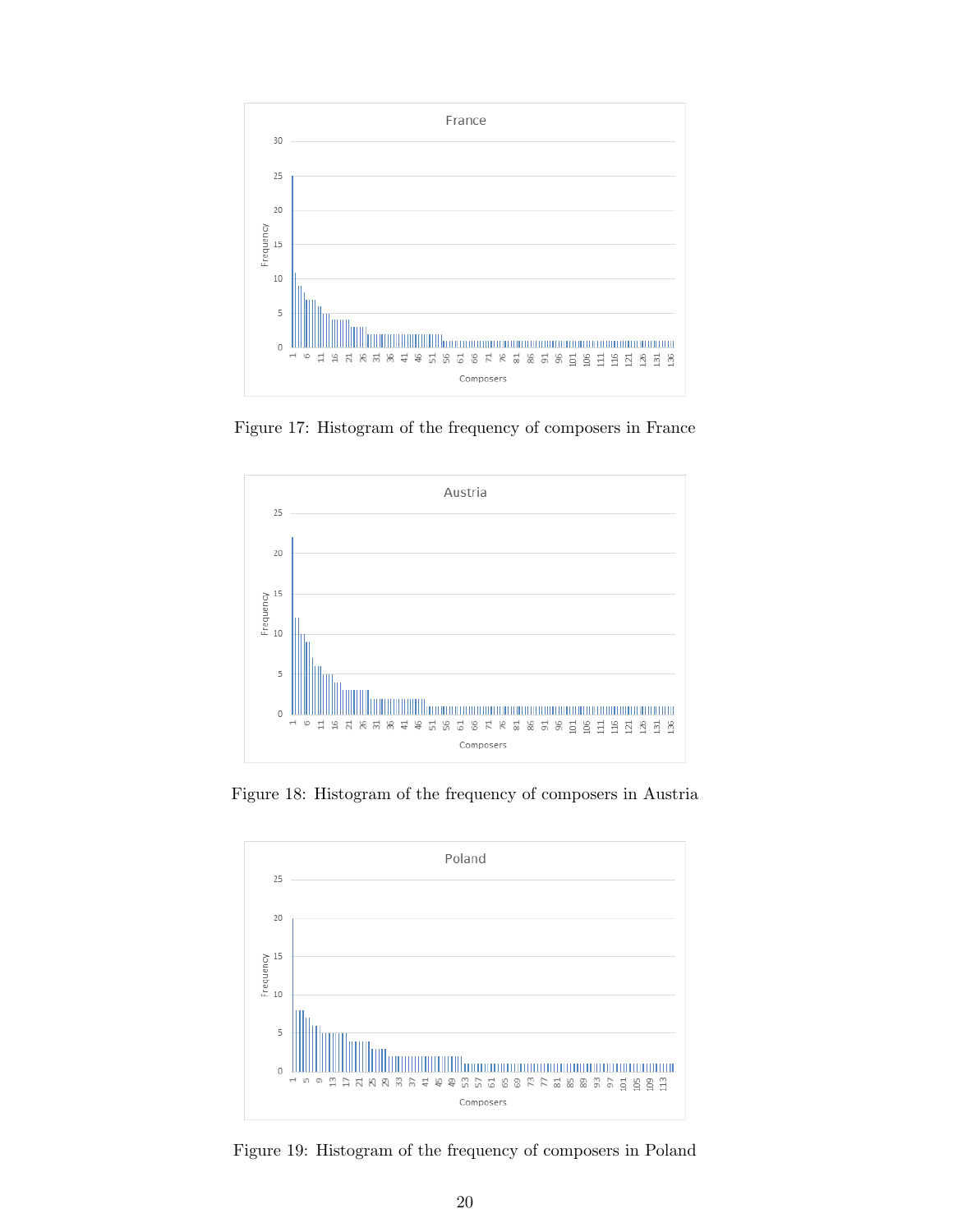

Figure 20: Histogram of the frequency of composers in Hungary

# References

- [1] Wazir, I., Garry, T. (2012). Mathematics Higher Level. Pearson Education.
- [2] Sprinthall, R. C. (2011). Basic Statistical Analysis (9th ed.). Pearson Education.
- [3] Wazir, I., Garry, T. (2012). Mathematics Higher Level. Pearson Education.
- [4] Sprinthall, R. C. (2011). Basic Statistical Analysis (9th ed.). Pearson Education.
- [5] http://www.populationpyramid.net/
- [6] Musikverein Wien: https://www.musikverein.at/konzerte/konzerte.php
- [7] Grosses FestSpielhaus: http://www.kulturvereinigung.com/Jahresprogramm.pdf
- [8] Salzburger Festspiel: http://www.salzburgerfestspiele.at/spielplan
- [9] Brucknerhaus Linz: http://www.brucknerhaus.at/veranstaltungen/seite/2.html
- [10] Konzerthaus Wien: https://www.konzerthaus.at/kalender
- [11] Frankfurt Oper: http://www.oper-frankfurt.de/
- [12] Festspielhaus Baden-Baden: https://www.festspielhaus.de/
- [13] Berliner Philharmoniker: https://www.berliner-philharmoniker.de/
- [14] Deutsche Oper Berlin: https://www.deutscheoperberlin.de/
- [15] National Theater Munich: https://www.staatsoper.de/en/schedule-tickets/ticketinformation
- [16] Staatsoper Hamburg: http://www.staatsoper-hamburg.de/
- [17] Komische Oper Berlin: https://english.komische-oper-berlin.de/schedule/
- [18] Teatro La Fenice: http://www.teatrolafenice.it/site/index.php
- [19] Classictic Roma: https://www.classictic.com/en/special/romeconcerts/219/